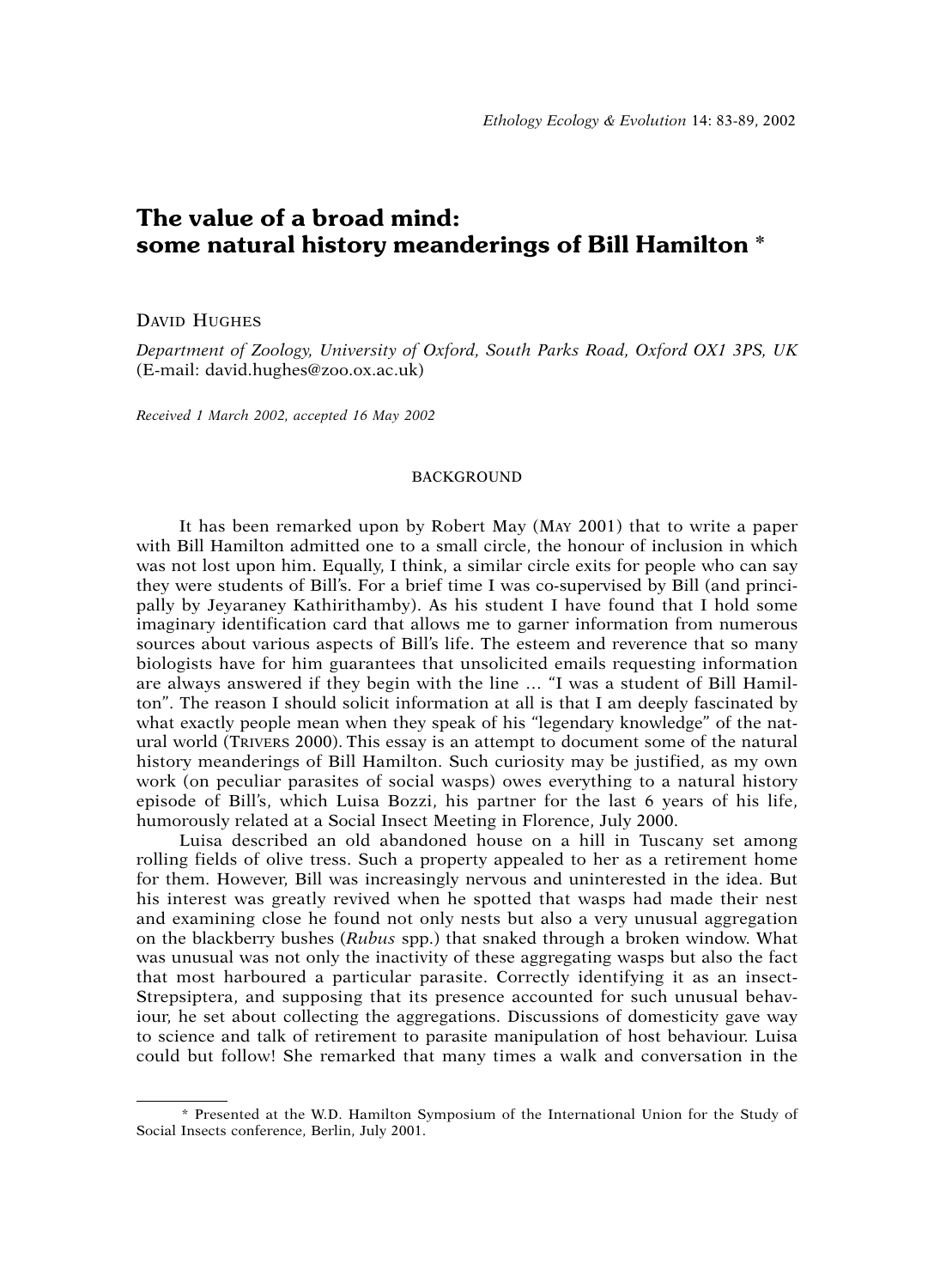country with Bill would dramatically be broken off whilst he would hold aloft and remark on some example of life, only eventually returning in a convoluted to the original conversation.

## MEANDERINGS OF A NATURAL HISTORIAN

FRANCIS RATNIEKS (pers. comm.) drew an analogy between CHARLES DARWIN's country walks along an *"entangled bank .*.. [that offered] *grandeur … in this view of life*" (1869: 579) with Bill's own observational nature. A large part my PhD work has attempted to understand the product of Bill's afternoon walk in Tuscany. During that time I have often thought that this episode could not be unique and that numerous other similar observations must have been made by him. It is clear from his papers, autobiographical writings (HAMILTON 1996, 2000, 2001), obituaries (ANG-IER 2000, DAWKINS 2000, GRAFEN 2000, TRIVERS 2000, RIBERIO 2000) and reminiscences by others, that he loved the natural world (see website: http://www.unifr.ch/ boil/ecology/hamilton/hamilton.html, maintained by an ex-student of Bill's, Dieter Ebert). But how did he amass his knowledge? We know that he was capable of gathering data when he studied his beloved fig wasps in Brazil (HAMILTON 1979, 1996: 424) but for other times and groups of animals how did he proceed? Was he, as he claims, undisciplined in his observations, *"compulsively following my own boyhood training"* (HAMILTON 1996: 117) or does the occasionally self-deprecating writing style of 'My intended burial and why' mask a more rigorous approach in his observations of the natural world?

To me, an appreciation of the work of Bill Hamilton and its repercussions for evolutionary theory is aided by trying to understand the base upon which he built those ideas. The numerous examples, particularly of insects, which abound in his writings are not there to entertain (or frustrate those that are not *"thoroughbredentomologists",* HAMILTON 1996: 390), but rather they offer substance for his theoretical models. A case in point is his most famous work, "The genetical evolution of social behaviour I & II" (HAMILTON 1964), which was submitted to the Journal of Theoretical Biology on the 13th May 1963 and resubmitted after revisions on the 24th February 1964. Between submission and revision he spent time at WARWICK KERR's lab in Rio Claro, Brazil where he made extensive observations on wasps and bees and these were included in Part 2 of the 1964 paper, because "*I badly needed examples … where both self sacrifice and the limits to it were indisputable"* (HAMILTON 1996: 20).

# STREPSIPTERA AND SOCIAL WASPS, BRAZIL 1964-1968

To investigate further the extent of his natural history meanderings I attempted to find out about Bill's association with my study organisms, Strepsiptera and social wasps. I knew that he had come across them previously as he wrote about them to Laura Beani, a researcher from the University of Florence who studies male mating behaviour in *Polistes* wasps and at whose house he was a guest when he and Luisa first discovered aggregations (L. Beani subsequently found aggregations and was instrumental in establishing, and continues, the study of strepsipteran ecology in Florence). Bill said, in an email to her on 3rd September 1998 that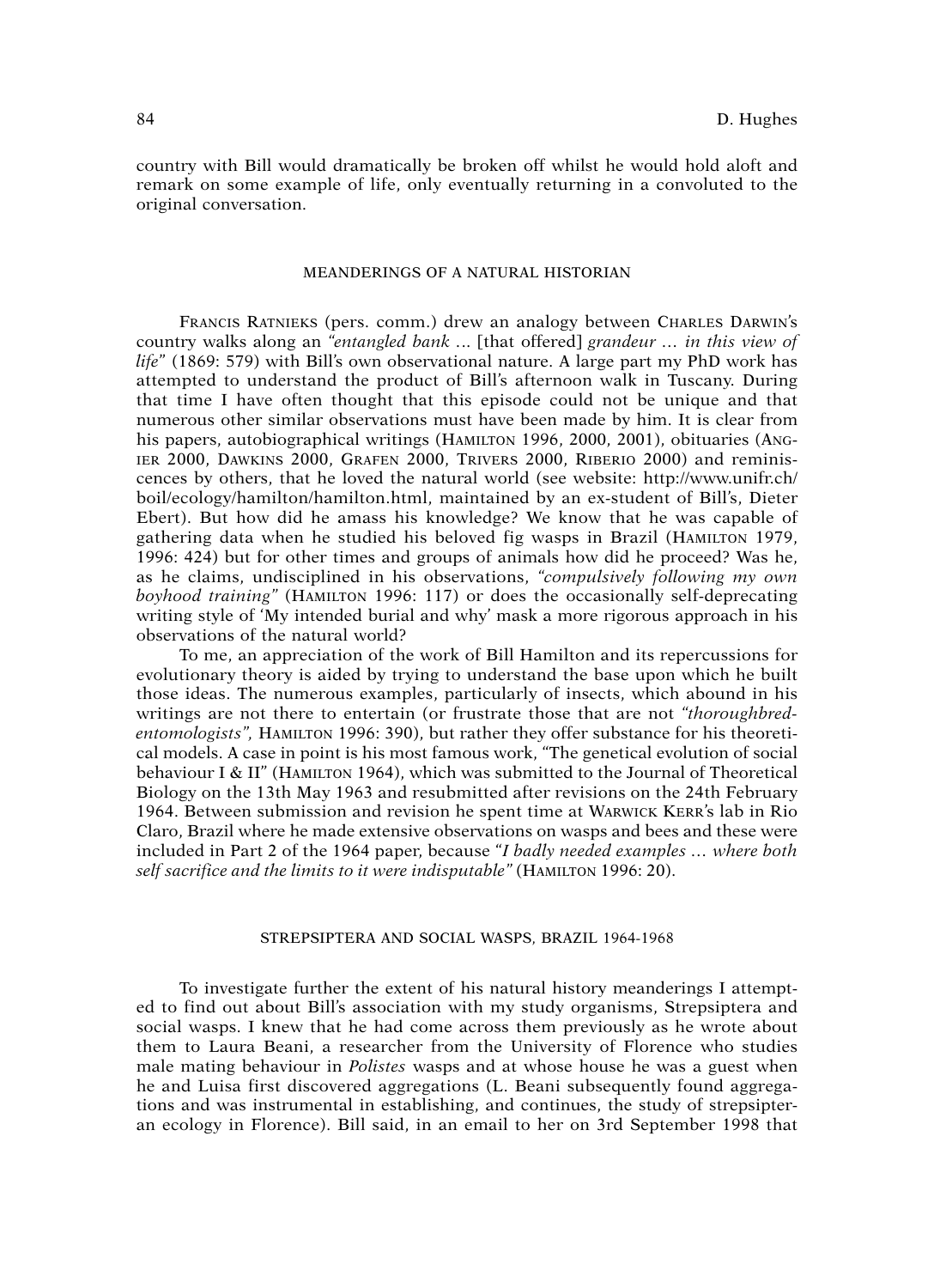## A broad mind: Bill Hamilton 85

the aggregations reminded him of a similar phenomenon he had seen of *"abundantly parasitized Polistes of a completely different species in a completely different continent* [South America, Brazil] *fussing around a very similar hibernacula* [aggregation]*"*. When I learned of this I was proposing to extend my study to the tropics but could not question Bill further as he was gravely ill at the time. Therefore, I contacted Mary Jane West-Eberhard and Bob Jeanne, two well known social wasp researchers in the tropics, and whilst both were very helpful they had little specific knowledge of the ecology of Strepsiptera in social wasps.

Following Bill's death I came to the conclusion that whatever information he knew, and hence was known, about this particular host-parasite system was to go with him. And then, a year later in the Natural History Museum of London whilst looking through their collections of *Polistes* wasps I came across some samples collected by Bill on the 1st August 1964 (his 28th birthday) which were clearly parasitized by Strepsiptera. No notes could be found pertaining to these and all that I could determine was the date of collection and location (Curacao, West Indies). I thought it possible that more information may be obtained from Bill's own notes, which I knew to be deposited in the W.D. Hamilton Archive at the British Library. This archive contains as much of Bill's work as has so far been able to be collected (see SUMMERS & LEIGHTON JOHN 2001) and is in the process of being catalogued by Jeremy Leighton John (an another ex-student of Bill's). He and Anne Summers (Curator of Modern Manuscripts) kindly acceded to my request to look through Bill's notes during the period in question, although this was not easy as the Archive was in its infancy. It is due to their kindness and enthusiasm, and to that of Bill's family, that I had the immense privilege to examine Bill's notebooks. The W.D. Hamilton Archive is still in the process of arrangement, such that individual items have not yet received their permanent Accession Numbers, and the archive is not yet available for scholarly consultation. Here I refer to original material through their sorting numbers, provided by Jeremy Leighton John.

In September-October 1963 Bill began an index card system on which he recorded species of wasps, bees and ants that he dissected during his first visit to Brazil. His question was "*how Brazilian social wasps managed to keep their colonies cohesive and cooperating in spite of highly multiple egg-laying queens"* (HAMILTON 2000: 117). Through a number of dissections he sought to find out; how many of the females on a nest were queens (as evidenced by developed ovaries), how many were inseminated and what state of development had the fat bodies attained. In some cases he also measured wing size and the number of hamuli (small hooks) on the wings; both features indicating caste. He did not restrict himself to social species but also examined solitary wasps and bees. These cards contain the details of 8 genera of wasps, 8 genera of bees and 2 genera of ants that he encountered and dissected. This amounted to a very large number of dissections. Concomitant notes in his journal of the time (W.D. Hamilton Archive, Sorting number: BL: Z1X55 17.1) detailed behavioural observations of *Polistes* wasps upon nests as well as results of staged encounters between queens taken into the laboratory. In one case he performed wing-clipping experiments to determine the effect this had upon dominance order. He recorded that he made field trips with staff members and communicated with Warwick Kerr for identification of samples as well as soliciting his opinion.

In reference to Strepsiptera, I noted that Bill saw aggregations of wasps, *Polistes versicolor* ("*idle gatherings"*) on bushes (the century plant *Agave americana*) surrounding the university buildings. These wasps had not begun to nest on the buildings as many others had. He dissected these wasps and noted that the ovaries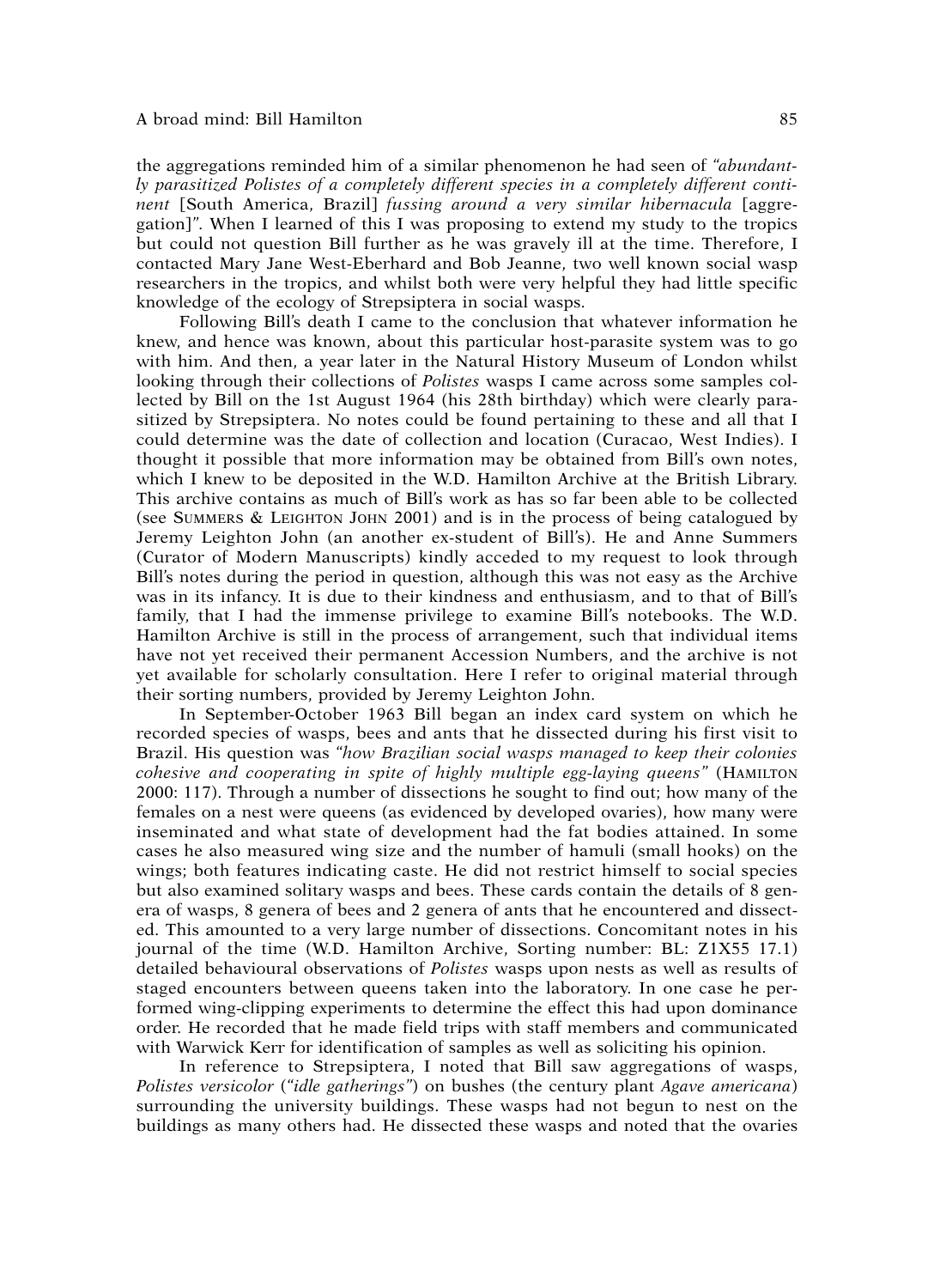were not developed and some had parasites (identity not specified). The aggregations were noted from mid to late September 1963. I do not claim that the behaviour of these wasps was due to Strepsiptera but I am impressed by Bill's observations of two species of *Polistes* in aggregations from two continents separated by almost 30 years. To find specific references to Strepsiptera we need to look at his notes from the West Indies, 1st August 1964. He collected a number of nests (25) of *Polistes versicolor* from a wall surrounding a harbour. O.W. RICHARDS (1978) renamed this species as *P. myersi curassivicus* from the haplotype that Bill collected. Of these collected nests Bill dissected 6 (47 females and 2 males) and noted that 3 of the workers were parasitized by Strepsiptera. These were the specimens I had originally come across in the Natural History Museum, London. This time in the West Indies formed part of his circuitous route back to Britain via Canada when he was "*weaving* [his] *old American jeep between corrugation, stones, and potholes of the Belem-Brasilia Road*" and where he "*stopped at the roadside and collected some wasps from some nests"* (SEBASTIÃO LARACO pers. comm., HAMILTON 1996: 29). In Goias State (16 June, 1964) he also came across Strepsiptera when he dissected a nest of *Polybia singularis* wasps. On the second trip he made to Brazil in 1968 he made many contributions to our knowledge of the ecology of tropical social wasps with pertinent observations of nest architecture, habitat selection, queen number and nest commensals, including Strepsiptera, as recorded by RICHARDS (1978). However, his interests were not confined to the social insects.

# THRIPS, BEETLES AND MITES, ENGLAND 1970-1972

To see what other groups he studied we can jump to a time when he was in Imperial College, Silwood Park, England (notebooks 1970-1972 W.D. Hamilton Archive, Sorting Number: BL: Z1X55 17.4). Here, he studied members of subcortical communities of dead and rotting wood where *"worms, mites, woodlice and insects of varied types were among my examples"* and where he *"worked with chisel, hammer … and inevitably black-rimmed fingernails in Silwood Park and Windsor Forest"* (HAMILTON 1996: 389-390).

By 1970 he had published his papers on Kin Selection (1964), Senescence (1966), Extraordinary Sex ratios (1967) and Spite (1970). His 13 year period at Silwood, at least judging from his notebooks of 1970-1972, were a mixture of theoretical work and natural history observations. "*Today was remarkable for two reasons* [climbed an Oak tree, removed a branch] … *exposed a damp, mouldy dark chestnut layer on which thrips were crawling in great number".* The first reason alluded to was a short note stating a favourable simulation of some model relating to the issue of haplodiploid males on which he working at the time and the second reason was his discovery of thrips. The latter were to become increasingly important to him in thinking about the enclosed spaces afforded by dead tree habitats and factors favouring sociality (HAMILTON 1978). Thrips (order Thysanoptera) are, like the Hymenoptera, haplodiploid and it seems that this prompted Bill to ask if they display behaviour similar to the social Hymenoptera. The genus he focused on, *Haplothrips,* lived in cavities of rotting wood where they fed upon abundant fungus (*Stereum* spp.*)*. To facilitate observation he collected dead wood and removed them to the lab (even recording in his notes that he collected suitable wood whilst on a camping holiday with his family in East Anglia, England). This involved a lot of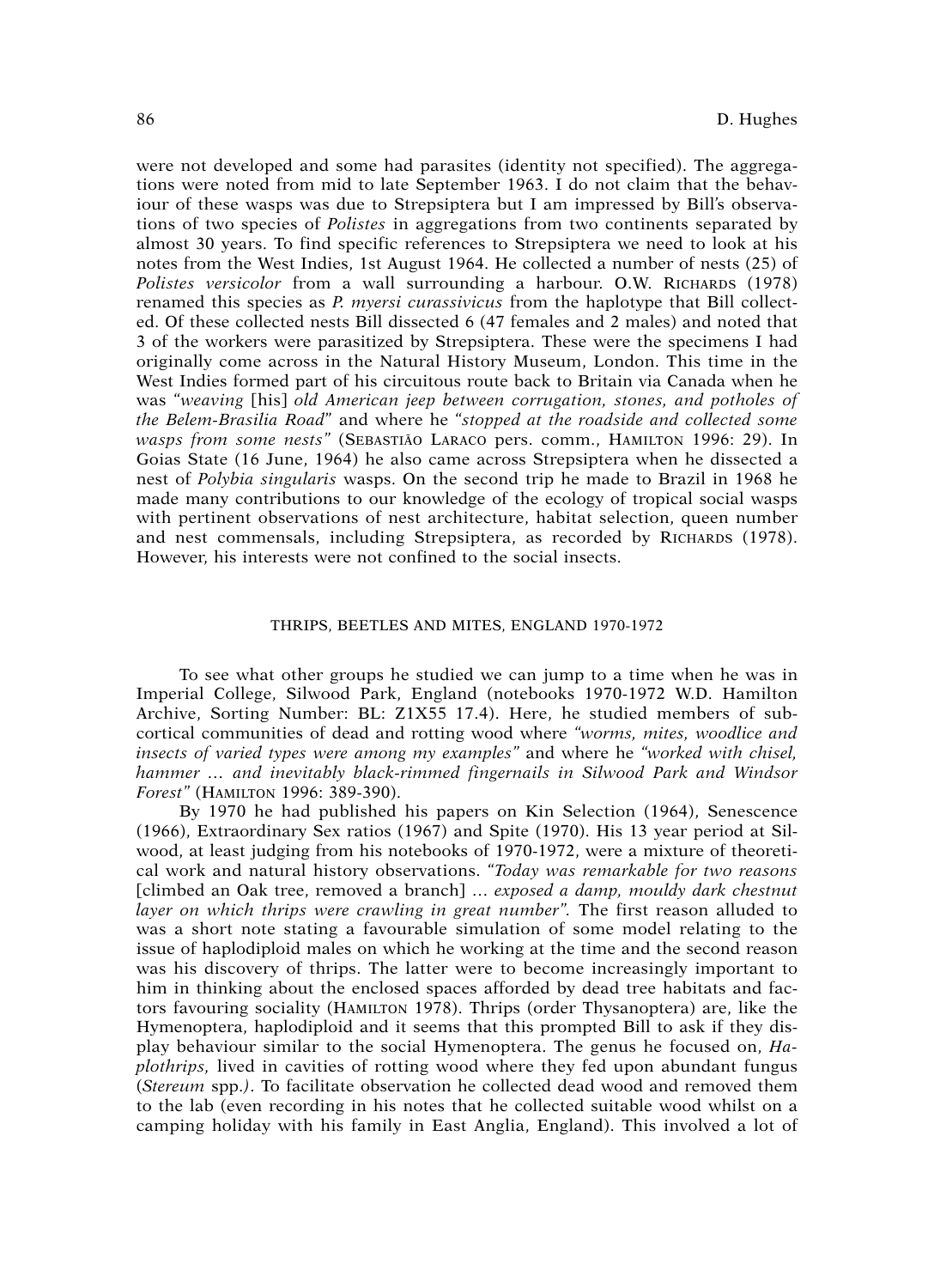# A broad mind: Bill Hamilton 87

tree climbing for which he was rather famous (see Shigeyuki Aoki's essay on the Bill Hamilton web site).

Bill wrote: "*I am afraid my general impression is that there is a very definite weird life: the best one can say is that thrips do not avoid one another", "Again I was disappointed to see no sign of a social reaction between the slowly wandering adults and their larvae or between larvae or between adults"* W.D. Hamilton Archive, Sorting Number: BL: Z1X55 17.4.

His search for social behaviour among the thrips was eventually satisfied when he and Bernard Crespi watched *"gladiatorial looking thrips"* (HAMILTON 1996: 428)*.* At the time (University of Michigan) he served on the doctoral committee of B.J. CRESPI who recalls (pers. comm.) how they observed fighting in American *Haplothrips* and *Elaphrothrips* that have a fighter-flier polymorhism in males. CRESPI continued the work and found what Bill was initially searching for; truly eusocial thrips, in the sub-order Tubulifera. These were in acacia galls of the Australian bush and of the six species so far discovered to display eusocial behaviour he named one after Bill, *Kladothrips hamiltoni* (see MOUND & CRESPI 1995, KRANZ et al. 1999). Whilst varying degrees of eusociality appears, now, to be found among many diverse groups (e.g. Hymenoptera, Isoptera, aphids, spiders, Acari, thrips, shrimps and mole rats) only the first two instances were known in 1970 when Bill was chiselling away at tree branches in search of it. His 1964 paper clearly predicted that eusociality in thrips should exist, yet in the absence of data in the literature he was forced to go searching himself, not the actions of a typical theoretical biologist!

Also at this time, he was interested in beetles living in dead tree communities, such as *Ptinella* (feather- wing beetles) and *Xyeleborous* (bark beetles). *"Today I took my lunch over to the wood and discovered that a big beech tree … had fallen recently … and should provide an excellent further habitat for colonisation by Xyeleborous, Stereum, Haplothrips and so on", "Last Thursday* (23.IX.1971) *I ate my sandwiches by the fallen beech top … and found abundant Scolytid activity … Xyeleborus was really abundant".* To study *Xyeleborus* he would collect branches in which colonies of these bark beetles had excavated galleries and then rear them out to determine the sex ratio (in two instances he recorded the sex ratio was  $34\frac{9:10}{8}$  &  $81\frac{9:20}{8}$ ). These reflect Hamiltonian sex ratio frequencies under local mate competition (HAMILTON 1967). In some circumstances the sex ratio may be biased towards an almost exclusively female brood with the barest minimum of investment in males. These males, through sib-mating, fertilise the females who later depart. Indeed, lab observations by Bill recorded how the males would guard the entrances to the galleries (presumably against other males). Regarding the sex ratios which he found he said, *"indeed it was as if in return for the affection and curiosity I paid to them, they kindly agreed to fit quantitative theories more closely than a population or evolutionary biologist normally dares hope for."* (HAMILTON 2000: 118).

The other species of beetle he observed *(Ptinella*) is analogous to the strepsipteran story in that it turned into a PhD subject by VICTORIA TAYLOR. Bill kept cards upon which he made observations of *Ptinella* (V. TAYLOR pers. comm.) and decided to encourage a student to investigate the full story of its sub-cortical life (TAYLOR 1978; HAMILTON 1996: 386, 2001: 13). Of further interest among his notes are observations on phoretic mites associated with *Ptinella* and the *Stereum* communities. What these mites were was not recorded, but I fancy they were *Pygmephorus,* which is an exceptional creature and the most amazing example of Bill Hamilton's natural history meanderings. This mite lives under bark where it feeds upon *Stereum* fungus, once gravid the female becomes greatly enlarged with devel-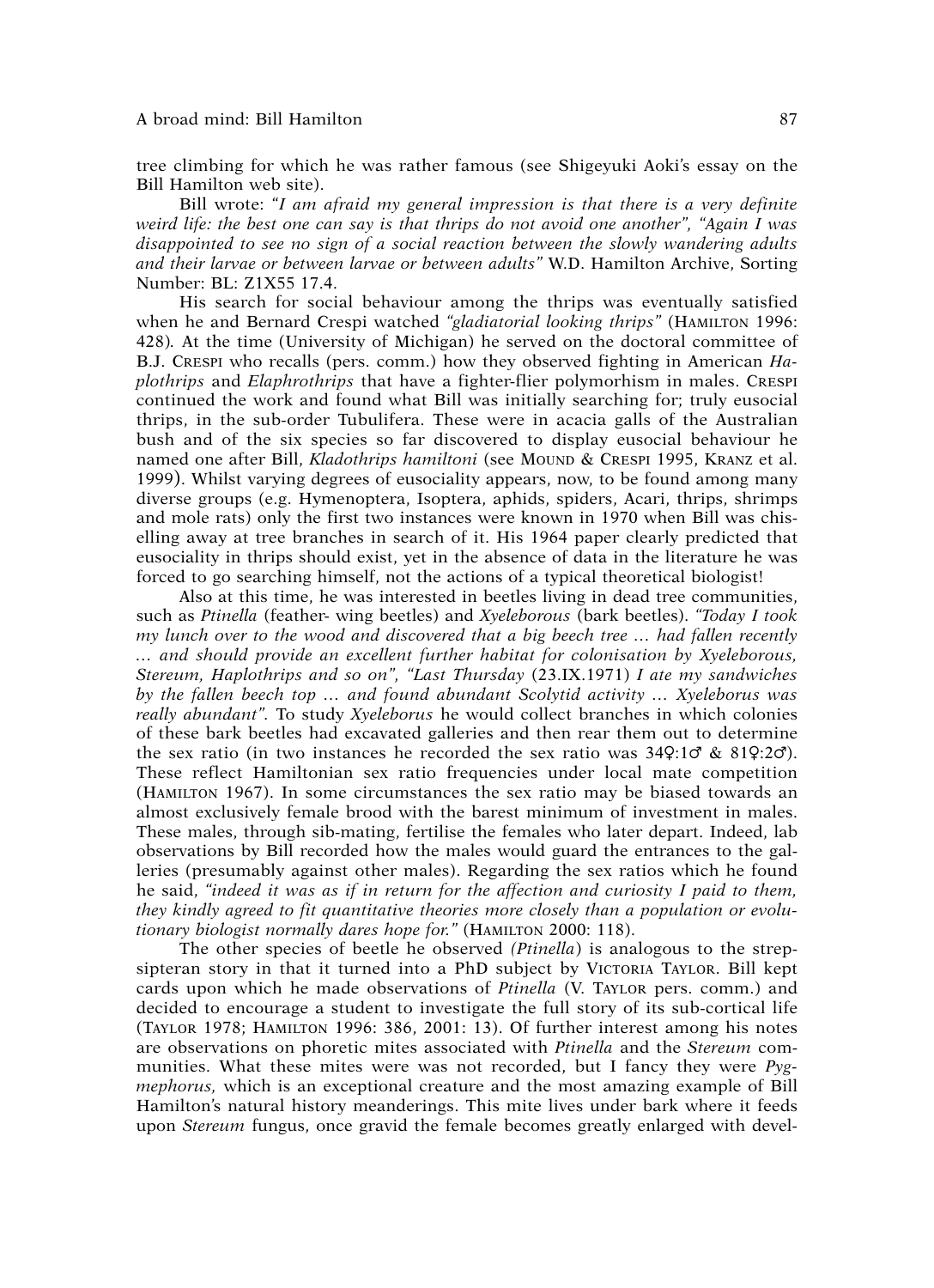oping young (see author's picture: HAMILTON 1996: 130). These are almost exclusively female with one or two males walking around inside its mother's womb mating with its sisters! The mother eventually bursts and the polymorphic females (which unlike their mother have enlarged tarsi) ride of on suitable beetles to colonise new patches. In his usual style Bill dubbed it *"incestuous love making by babies within the womb"* (2001: 19). I think that our knowledge of *Pygmephorus* is limited to the brief mentions he made of them in his writings (e.g. HAMILTON 1979), as I can find no reference to it's ecology elsewhere. Surely, as with the story of *Ptinella,* this would have been a wonderful PhD topic. Yet, as I write, it becomes clear that an army of students would have been needed to follow the paths of Bill's natural history walks. How far he went on these walks is a topic of great interest, though for the present I shall leave it here, but just point the direction for future investigations, many of which are recounted on the Bill Hamilton web site. He observed butterflies and ergatoid males of *Caridocondyla wroughtonii* in Japan with Yosiaki Itô, climbed yet more trees whilst collecting soldiers of gall forming social aphids (see AOKI et al. 1977) with Shigeyuki Aoki, Naomi Pierce & Andrew Berry in Taiwan and searched temporary pools of the flooded forest of the Amazon with Peter Henderson (another ex-student of Bill's). To gain a greater knowledge of him as a supervisor and field companion one might do well to look at the recollections of his last Brazilian student, SÉRVIO P. RIBERIO (2000).

### CONCLUDING REMARKS

I knew Bill for only a short time. If I claim any familiarity and understanding of his character, it is through the many stories and reminiscences of others, as well as his own writings. By far the most significant of these stories was one related by Michael Worobey at Bill's funeral. Michael, with Jeffery Joy, accompanied Bill on his last expedition to the Congo (see SUMMERS & JOHN 2001). Bill had an old and well-worn machete that he set about sharpening for their impending trip. Michael and Jeff bought new and shiny ones which they thought must be better that Bill's. However, after a few hours in the thick undergrowth of the jungle the plastic handles broke and they were forced to walk behind Bill as he cut the path through the forest. Michael drew an analogy with Bill's career; he cut a lonely, paradigmshifting path through science which others would follow. He used natural history as a tool in much the same way he used his machete on his last field trip. Perhaps in this short essay I have been able to describe some aspects of this tool and his amazing familiarity with it. Whether I have succeeded or not, it is clear that his *"incurable fascination"* with the natural world aided in the formulation and substantiation of his ideas. Whilst few are lucky enough to have such ideas we can at least console ourselves in the knowledge that a broad mind, borne of an appreciation of natural history, is the key, however few and little our ideas may be.

# ACKNOWLEDGEMENTS

I warmly thank those that responded to my requests for information: Prof. Shigeyuki Aoki (Rissho University, Japan), Dr Laura Beani (University of Florence, Italy), Prof. Bernard Crespi (Simon Fraser University, Canada), Dr Ruth Hamilton (Cambridge University, UK), Prof. Yosiaki Itô (Nagoya University, Japan), Prof. Robert Jeanne (University of Wisconsin-